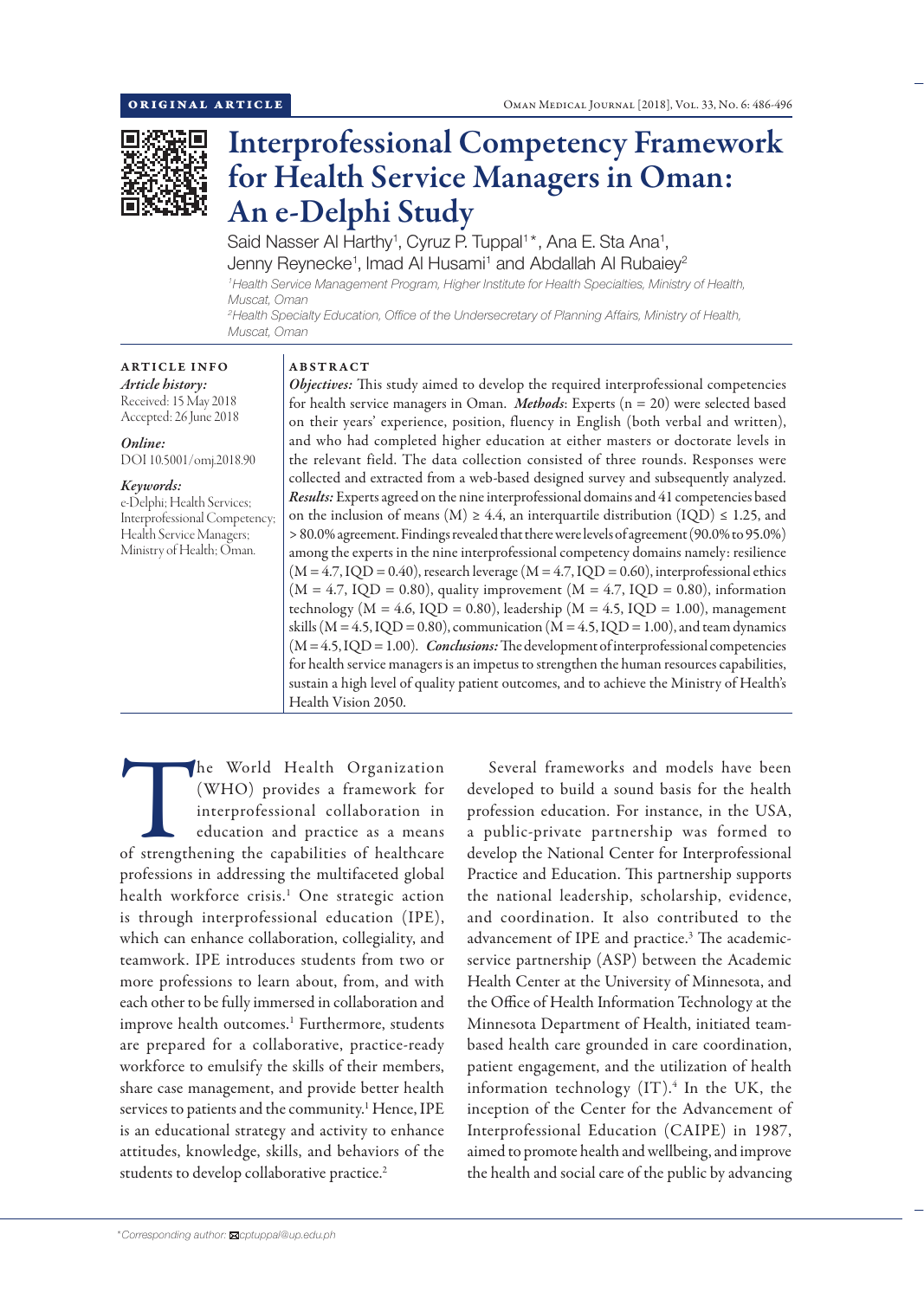IPE. 5 The Japan Association for Interprofessional Education initiated a three-year, government-funded project to formulate its interprofessional competency framework with various professional organizations in healthcare and social sciences.6 Qatar initiated the IPE-based model using the College of Pharmacy proposed by the University of British Columbia. The initiative was run for 14 programs, at four healthcare institutions, including Qatar University, Weill Cornell Medical College in Qatar, the University of Calgary in Qatar, and the College of North Atlantic in Qatar.7 The results of this initiative provided better understanding, planning, facilitation, and integration of IPE towards competency development within the practice and education.7 The evidence from different countries revealed that IPE is a strategic preparation to provide optimal patient care, engaged clinicians, and collaborative interprofessional practice. $8-10$  The integration of IPE in higher education institutions before graduation supports learning assimilation.<sup>11,12</sup>

In Oman, the education of health professionals appeared to be at an early stage of development and was described as discipline-specific, and thus offered little opportunity for learning interprofessional skills.11 In recent years, health professions such as nursing, medicine, and other allied health professions are working in a uni-professional paradigm. In the meantime, there is a paucity of evidence about ASPs to support health professions and prepare future graduates as managers.<sup>4,13</sup> ASPs can bridge the gap between theory and practice, strengthen team cohesion, nurture collegiality, and prevent hierarchical professionalization and compartmentalization of each discipline. The healthcare system in Oman is looking forward to improving its quality of care as a collaborative practice.

There are other issues that Oman is currently facing. The Ministry of Health (MoH) surmised that there is a radical demographic and epidemiologic transition, aging, and a predominance of noncommunicable diseases and injuries, as well as other concerns related to political, economic, social, technological, environmental, and legal aspects.14 Thus, the MoH's Health Vision 2050 was developed to serve as a schematic blueprint, which focuses on the critical role of education in developing effective and efficient human resources for health.<sup>14,15</sup> This roadmap also hopes to empower the academic and service industries in preparing future leaders and managers in meeting the increasing demands of its growing population.

Many countries have already witnessed IPE as an enabling factor in achieving both short- and longterm goals, and how a collaborative practice sustains quality care.1,5,6,9,11,16,17 The MoH aims to develop a responsive workforce as the demands for globalization become palpable. Hence, there is an urgent call to develop fit-for-purpose competencies for health service managers who will stand at the forefront. The development of interprofessional competencies for health service managers will be a direct basis towards an active interprofessional learning and interprofessional working environment. Oman needs succinct IPE preparation and interprofessional collaborative practice to achieve safe, efficient, effective, patient-centered, and equitable quality health outcomes and to sustain the human resources for health in the coming years. Lastly, the Health Vision 2050 can be realized through such concerted efforts to prepare future health service managers vis-a-vis curricular reforms, educative-innovative mechanisms, abrogated academic-service silos, and adaptive mindsets for better graduate outcomes.<sup>14</sup>

### METHODS

This study utilized a multiple methods research design comprising of qualitative content analysis and a three-round e-Delphi technique.18 The use of qualitative content analysis guided the researchers to understand the multifaceted dimensions of participants' views through systematic coding and categorizing emerging statements.<sup>19</sup> The e-Delphi study design was used to obtain expert panel opinions to facilitate the development of interprofessional competencies for health service managers. This technique utilized a series of sequential rounds that sought to gain a reliable consensus from a group of experts.20–27 Despite the integration of many strategies, the format always followed a series of rounds of data collection and analysis. An e-Delphi technique is an environmentally friendly approach to research that leads to rapid feedback and responses from an expert panel.<sup>26</sup> Donohoe et al,<sup>27</sup> surmised that using e-Delphi, participants could have access to the virtual laboratory or online platform that saves time, effort, and cost.

The Institutional Review Board reviewed the proposal, and the study was approved by the MoH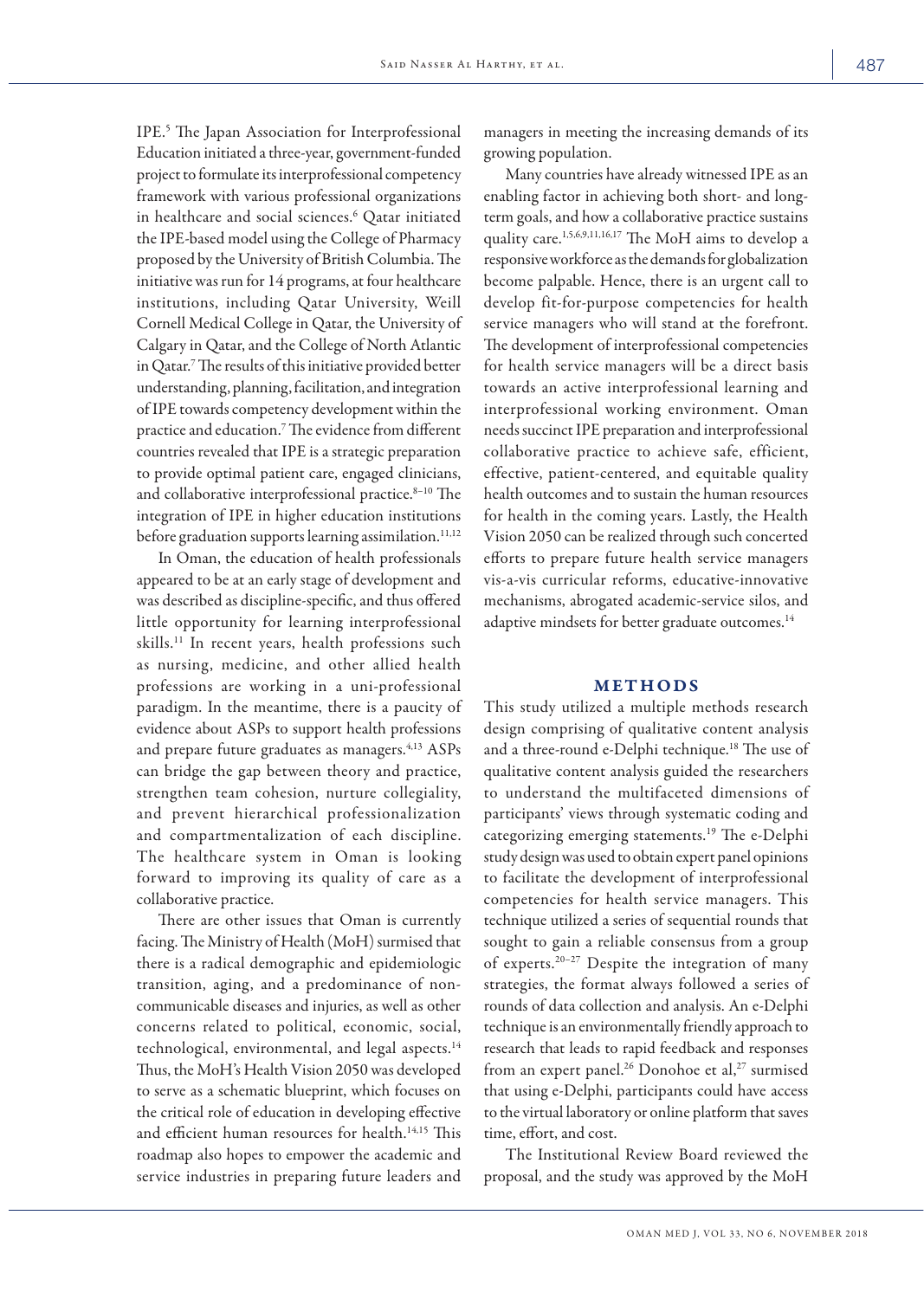independent ethics committee. Following approval, a consultative meeting was initiated to identify the selected panel of experts from different healthcare institutions. Twenty experts were nominated based on their position, educational requirement, and work experience. Experts had to be knowledgeable, with at least five years experience in administration, leadership, and management to participate in the study. There were three rounds and a web-based designed survey used for data collection. Ten experts who met the inclusion criteria were included in a pilot study and underwent three rounds and a similar platform to determine the usability and clarity of the questions and instructions included.

In round one, the eligible experts were provided with a one-day seminar workshop to provide a background of the research study, its purpose, objectives, outcomes, expectations, and process. Each participant was given a study kit manual and the dates of the next round. The SurveyMonkey® URL website and password were included. Informed consent was obtained; confidentiality and anonymity were given emphasis. Two weeks were given as a waiting period for an expert to respond and they were reminded every week via email. In round two, a blind email was sent to the experts with the identified competencies generated from round one. The researchers analyzed the results and the extracted responses were combined to those with similar context to formulate specific themes using NVivo® (QSR International Pty Ltd. Version 11.4.0). Experts were contacted for clarity and refinement of ambiguous terminologies. The completed responses based on the constructed themes were sent via email for further suggestions and recommendations. In round three, experts were contacted by email with the final list of the competencies to evaluate the level of importance of each identified domain and indicator.

In round one, an open-ended question was introduced to the experts. The question for round one was: "What are the required interprofessional competencies for health service managers in Oman?" Members of the panel were asked to list down all the required interprofessional competencies for health service managers. The researchers met for several weeks for coding, categorizing, and thematization until the statements were saturated.18,19 The themes and statements were sent to the experts for their review and clarification. In round two,

# Table 1: Profile characteristics of the experts  $(n = 20)$ .

| Characteristics           | $n(\%)$  |
|---------------------------|----------|
| <b>Health professions</b> |          |
| Nursing                   | 6(30.0)  |
| Medicine                  | 3(15.0)  |
| Laboratory science        | 3(15.0)  |
| Pharmacy                  | 4(20.0)  |
| Medical imaging science   | 2(10.0)  |
| Physiotherapy             | 2(10.0)  |
| Workplace                 |          |
| Education                 | 7(35.0)  |
| Practice                  | 13(65.0) |
| Management experience     |          |
| $5 - 14$                  | 16(80.0) |
| $15 - 20 +$               | 4(20.0)  |
| Age                       |          |
| $< 30 - 39$               | 16(80.0) |
| $40 - 60 +$               | 4(20.0)  |
| Gender                    |          |
| Male                      | 6(30.0)  |
| Female                    | 14(70.0) |
| <b>Education</b> level    |          |
| Masters                   | 15(75.0) |
| Doctorate                 | 2(10.0)  |
| Medical doctor            | 3(15.0)  |

the completed responses based on the constructed themes were sent via email for further suggestions and recommendations. In round three, experts were instructed to rate the level of importance using a 5-point Likert Scale from very unimportant (1) to very important (5). Responses were analyzed using SPSS Statistics (IBM Corp. Released 2015. IBM SPSS Statistics for Windows, Version 23.0. Armonk, NY: IBM Corp.) to determine the mean values, interquartile range (IQR), and frequency. The accepted competencies were established with means  $\geq 4.4$ , an interquartile distribution (IQD)  $\leq$  1.25, and when the consensus reached 80.0%.

## RESULTS

Table 1 presents the profile characteristics of the participants. Based on the findings, 20 experts were informed and consented to participate in the study from various health professions including nursing (n = 6, 30.0%), medicine (n = 3, 15.0%), laboratory science  $(n = 3, 15.0\%)$ , pharmacy

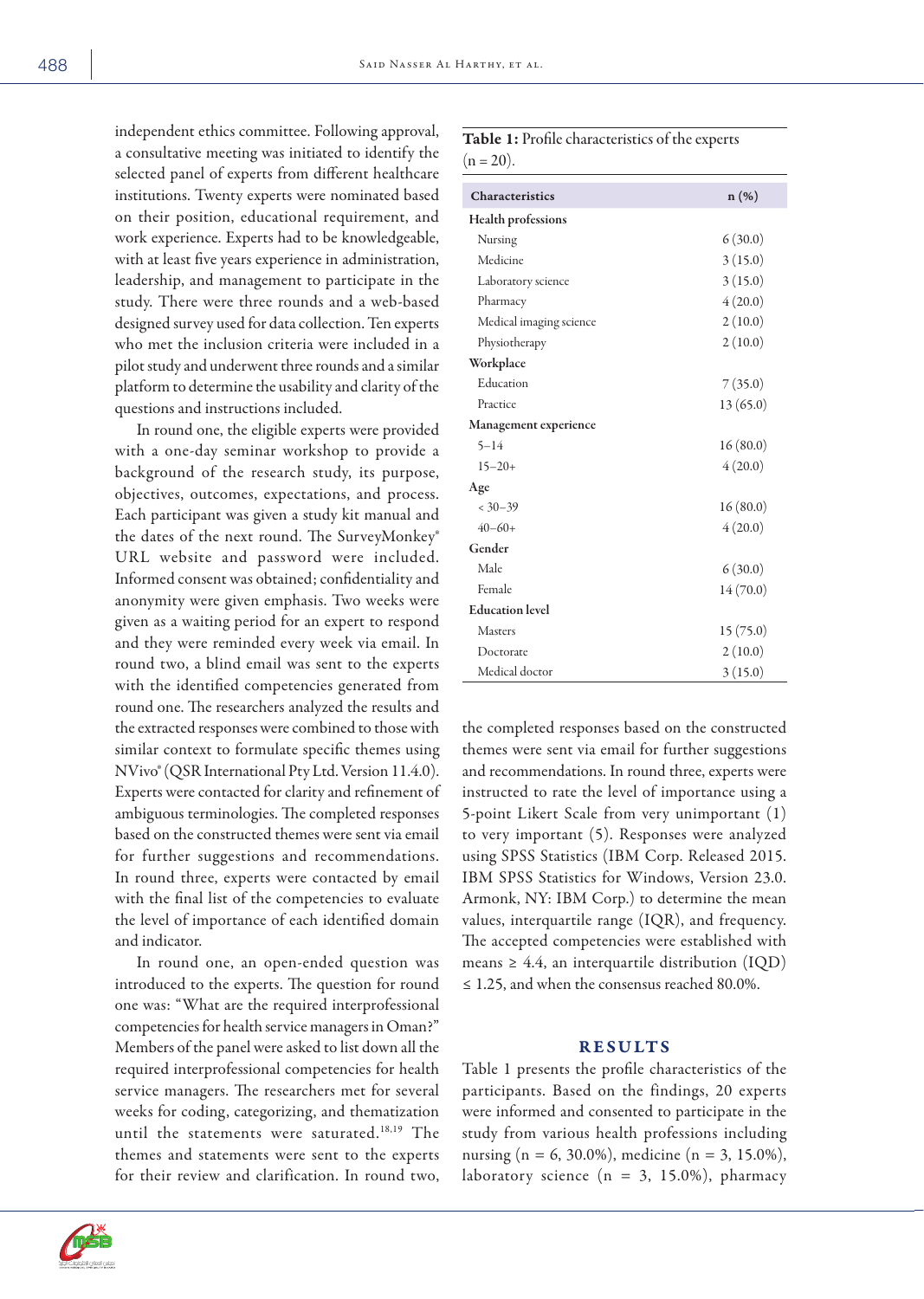| Interprofessional           | Level of importance |            |                  |      |  |
|-----------------------------|---------------------|------------|------------------|------|--|
| competency<br>domains       | Mean                | <b>IQD</b> | <b>Consensus</b> | Pass |  |
| Resilience                  | 4.7                 | 0.40       | 95.0             | Yes  |  |
| Research leverage           | 4.7                 | 0.60       | 94.8             | Yes  |  |
| Interprofessional<br>ethics | 4.7                 | 0.80       | 94.0             | Yes  |  |
| Quality<br>improvement      | 4.7                 | 0.80       | 94.0             | Yes  |  |
| Information<br>technology   | 4.6                 | 0.80       | 93.2             | Yes  |  |
| Leadership                  | 4.5                 | 1.00       | 91.6             | Yes  |  |
| Management skills           | 4.5                 | 0.80       | 91.0             | Yes  |  |
| Communication               | 4.5                 | 1.00       | 90.8             | Yes  |  |
| Team dynamics               | 4.5                 | 1.00       | 90.0             | Yes  |  |

Table 2: Overall interprofessional competency domains based on the level of importance (n = 20).

*IQD: interquartile distribution.* 

*Statements with a mean* ≥ *4.4 and IQD ≤ 1.25 and where consensus reached 80.0% were considered to have a higher level of importance.*

 $(n = 4, 20.0\%)$ , medical imaging science  $(n = 2,$ 10.0%), and physiotherapy ( $n = 2$ , 10.0%). Sixty-five percent  $(n = 13)$  of participants were from clinical practice, and the majority had 5–14 years experience  $(n = 16, 80.0\%)$ . The majority of participants were 30–39 years old ( $n = 16, 80.0\%$ ) and female  $(n=14,70.0\%)$ . Seventy-five percent of the participants had a master's degree ( $n = 15$ ), 10.0% had a doctorate  $(n = 2)$ , and 15.0% were medical doctors  $(n = 3)$ .

Twenty experts were informed, consented, and validated the final lists of the competencies. From the lists, nine domains and 41 emerging statements reached the consensus of agreement among the experts' criteria. The statements with means (M) ≥ 4.4 and IQD ≤ 1.25 and where the consensus reached 80.0% were considered to have a higher level of importance. Table 2 presents the overall themes based on qualitative content analysis. There

| <b>Table 3:</b> Interprofessional competency indicators and level of importance $(n = 20)$ . |  |  |  |
|----------------------------------------------------------------------------------------------|--|--|--|
|----------------------------------------------------------------------------------------------|--|--|--|

| Competency domain                                                                                                                              | Level of importance |            |           |            |
|------------------------------------------------------------------------------------------------------------------------------------------------|---------------------|------------|-----------|------------|
|                                                                                                                                                | Mean                | <b>IQD</b> | Consensus | Pass       |
| Resilience                                                                                                                                     |                     |            |           |            |
| Is patient, tenacious, and resourceful when seeking information to satisfy a<br>request or complete a project.                                 | 4.9                 | 0.00       | 99.0      | Yes        |
| Deals effectively with pressure and remain optimistic and persistent, even under<br>adversity.                                                 | 4.8                 | 0.00       | 97.0      | Yes        |
| Adapts to stressful situations.                                                                                                                | 4.8                 | 0.00       | 96.0      | Yes        |
| Maintains progress when handling multiple tasks and projects, even under<br>stressful situations or when faced with competing deadlines.       | 4.7                 | 1.00       | 94.0      | Yes        |
| Utilizes critical thinking in decision making concerning the organization,<br>patients, families, communities, and own profession.             | 4.4                 | 1.00       | 89.0      | Yes        |
| Research leverage                                                                                                                              |                     |            |           |            |
| Has a sound background in research process (e.g., conceptualization, planning,<br>empirical, analysis, dissemination, and translation).        | 4.9                 | 0.00       | 99.0      | Yes        |
| Continues to integrate evidence to inform the health professions on effective<br>service improvement initiatives.                              | 4.9                 | 0.00       | 98.0      | Yes        |
| Advocates research as a tool towards knowledge management and restructuring<br>of the organization whenever necessary.                         | 4.6                 | 1.00       | 93.0      | Yes        |
| Able to translate the available findings from scholarly works to support<br>organizational performance.                                        | 4.6                 | 1.00       | 92.0      | Yes        |
| Commits oneself in producing scientific outputs relevant to patient care,<br>customer service initiatives, and overall organizational success. | 4.6                 | 1.00       | 92.0      | Yes        |
| Interprofessional ethics                                                                                                                       |                     |            |           |            |
| Builds consensus based on the ethical principles regarding planning, directing,<br>organizing, and controlling.                                | 4.8                 | 0.00       | 96.0      | Yes        |
| Cultivates mutual respect and shared values for the health profession and<br>practice.                                                         | 4.8                 | 0.00       | 96.0      | Yes        |
| Promotes a productive culture by valuing individuals and their contributions.                                                                  | 4.7                 | 0.75       | 95.0      | Yes        |
| Acts with honesty and integrity in relationships with patients, families, and other<br>team members.                                           | 4.7                 | 0.75       | 94.0      | Yes        |
| Appreciates cultural diversity and inclusion of each health profession.                                                                        | 4.4                 | 1.00       | 89.0      | <b>Yes</b> |
| <b>Quality improvement</b>                                                                                                                     |                     |            |           |            |
| Engages in continuous professional and interprofessional development to<br>enhance team performance.                                           | 4.7                 | 0.75       | 95.0      | Yes        |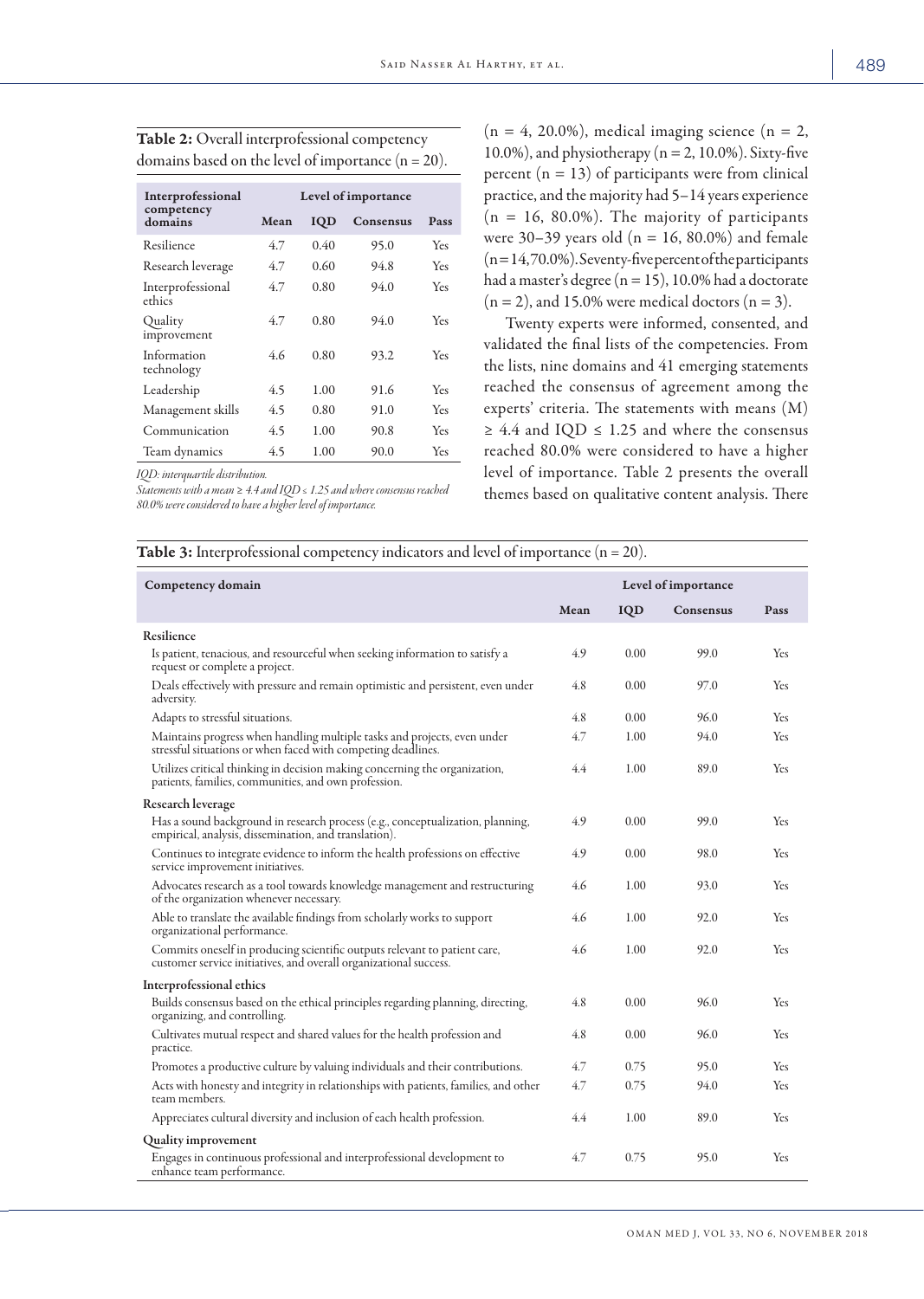# Table 3: Interprofessional competency indicators and level of importance (n = 20). *-continued*

| Competency domain                                                                                                                                                | Level of importance |      |           |      |
|------------------------------------------------------------------------------------------------------------------------------------------------------------------|---------------------|------|-----------|------|
|                                                                                                                                                                  | Mean                | IQD  | Consensus | Pass |
| Uses both internal and external sources of feedback for insight and engagement<br>in self-regulation and improvement.                                            | 4.7                 | 0.75 | 95.0      | Yes  |
| Initiates quality improvement initiatives.                                                                                                                       | 4.7                 | 1.00 | 94.0      | Yes  |
| Uses quality improvement approaches and strategies to heighten<br>interprofessional collaboration and teamwork.                                                  | 4.6                 | 1.00 | 93.0      | Yes  |
| Measures competencies of each unit where collaboration is in effect.                                                                                             | 4.6                 | 1.00 | 93.0      | Yes  |
| Information technology                                                                                                                                           |                     |      |           |      |
| Understands the principles upon which organizational and professional health<br>information system used by healthcare professionals and patients are based.      | 4.7                 | 0.75 | 95.0      | Yes  |
| Evaluates information and its sources critically and incorporates selected<br>information into his or her knowledge and value system.                            | 4.7                 | 0.00 | 94.0      | Yes  |
| Assures confidentiality of protected patient health information when using<br>health information systems under his or her control.                               | 4.7                 | 1.00 | 94.0      | Yes  |
| Understands and uses the Internet and the World Wide Web.                                                                                                        | 4.6                 | 1.00 | 92.0      | Yes  |
| Knows various types of health information systems, their clinical, and<br>administrative uses.                                                                   | 4.5                 | 1.00 | 91.0      | Yes  |
| Leadership                                                                                                                                                       |                     |      |           |      |
| Establishes goals, deliverables, timelines, and budgets.                                                                                                         | 4.8                 | 0.00 | 97.0      | Yes  |
| Develops future leaders by being involved in the organization-wide mentoring<br>program.                                                                         | 4.8                 | 0.00 | 96.0      | Yes  |
| Leads process improvement programs in all major systems falling under the area<br>of control.                                                                    | 4.4                 | 1.00 | 89.0      | Yes  |
| Holds responsible for providing measurable, timely, cost-effective, and high-<br>quality results.                                                                | 4.4                 | 1.00 | 89.0      | Yes  |
| <b>Management skills</b>                                                                                                                                         |                     |      |           |      |
| Formulates objectives and priorities and implements plans consistent with the<br>long-term interests of the organization.                                        | 4.8                 | 0.00 | 97.0      | Yes  |
| Designs approaches and procedures to develop a strategic plan.                                                                                                   | 4.7                 | 0.75 | 95.0      | Yes  |
| Acknowledges organizational strengths and develops a plan to address areas<br>needing improvement.                                                               | 4.4                 | 1.00 | 89.0      | Yes  |
| Develops innovative customer service initiative which significantly improves<br>quality and enhances customer satisfaction.                                      | 4.4                 | 1.00 | 88.0      | Yes  |
| Communication                                                                                                                                                    |                     |      |           |      |
| Able to integrate the organization's vision despite professional differences.                                                                                    | 4.6                 | 1.00 | 92.0      | Yes  |
| Communicates plans and activities in a manner that supports the entire<br>organization.                                                                          | 4.6                 | 1.00 | 92.0      | Yes  |
| Expresses oneself effectively both orally and in written form.                                                                                                   | 4.5                 | 1.00 | 91.0      | Yes  |
| Values the diversity of the organization to develop trusting and professional<br>working relationships with the patients, families, communities, and colleagues. | 4.5                 | 1.00 | 90.0      | Yes  |
| Skillfully settles differences by using a win-win approach to maintain trusting<br>working professional relationships.                                           | 4.4                 | 1.00 | 89.0      | Yes  |
| <b>Team dynamics</b>                                                                                                                                             |                     |      |           |      |
| Collaborates with other professionals in an interactive open communication and<br>interpersonal skills.                                                          | 4.7                 | 0.75 | 94.0      | Yes  |
| Shares responsibility and accountability with other professions toward patient's<br>and organization's outcomes.                                                 | 4.5                 | 0.75 | 91.0      | Yes  |
| Appreciates the process of teamwork and team development.                                                                                                        | 4.5                 | 1.00 | 91.0      | Yes  |

*IQD: interquartile distribution.* 

*Statements with a mean ≥ 4.4 and IQD ≤ 1.25 and where consensus reached 80.0% were considered to have a higher level of importance.*

was 90.0% to 95.0% level of agreement among the experts on the nine interprofessional competency domains, which included: resilience  $(M = 4.7, IQD)$  $= 0.40$ ), research leverage (M = 4.7, IQD = 0.60), interprofessional ethics (M = 4.7, IQD = 0.80), quality improvement ( $M = 4.7$ , IQD = 0.80), IT

 $(M = 4.6, IQD = 0.80)$ , leadership  $(M = 4.5, IQD)$  $= 1.00$ ), management skills (M = 4.5, IQD = 0.80); communication ( $M = 4.5$ , IQD = 1.00), and team dynamics ( $M = 4.5$ , IQD = 1.00).

Table 3 represents the interprofessional competencies along with the indicators and level of

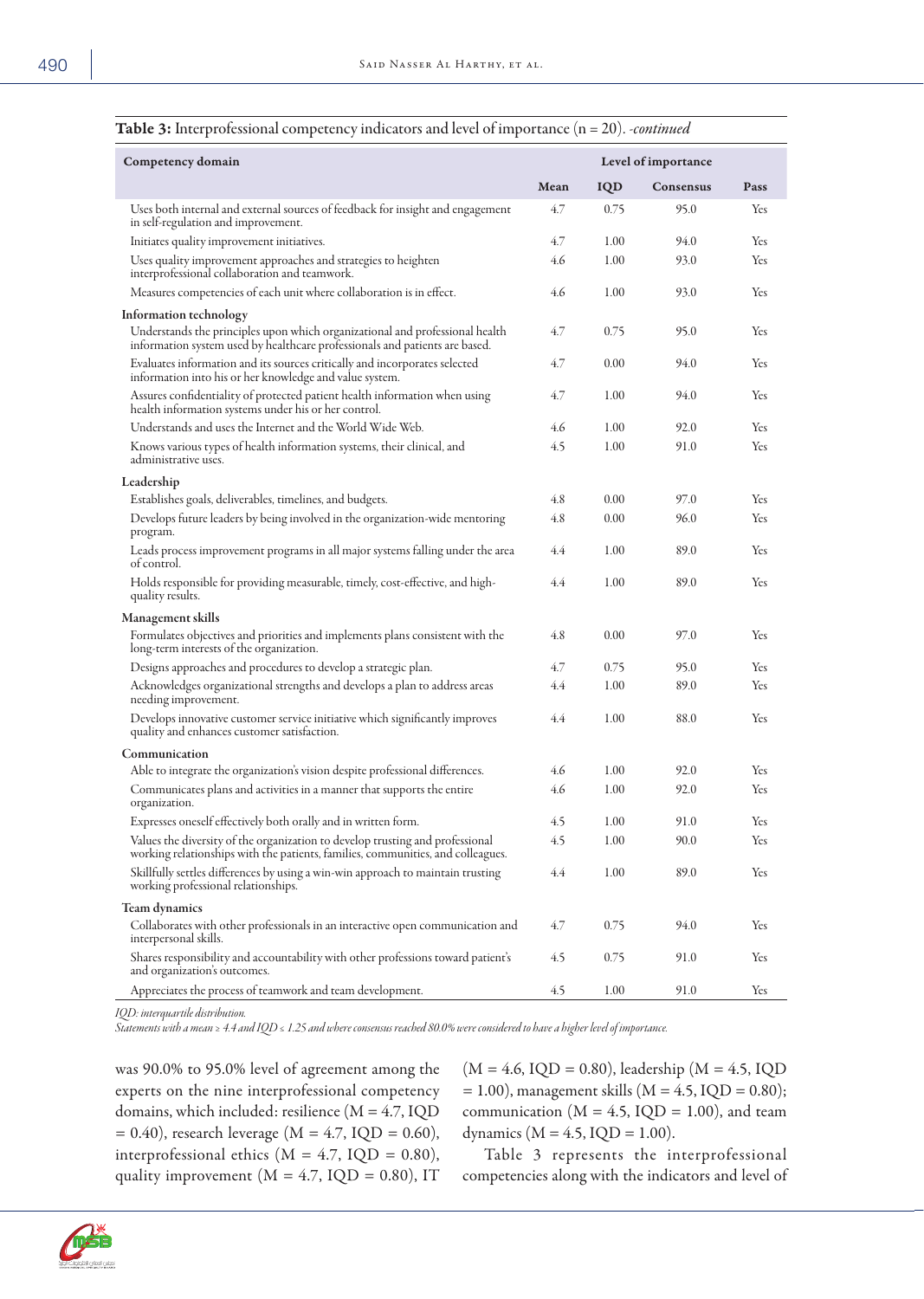

Figure 1: Interprofessional education competency domains for health service managers in Oman.<sup>1,14</sup>

importance as evaluated by the panel of experts. Each domain comprised of three to five indicators.

Figure 1 presents the IPE competency domains for health service managers in Oman. This framework is comprised of nine domains including resilience, research leverage, interprofessional ethics, quality improvement, IT, leadership and management skills, effective communication, and teamwork. The integration of these domains will serve as the basis for academic and service organizations to further enhance the level of competencies among the graduates as future practitioners. Grounded and supported by the Health Vision 2050 and WHO Framework for Action on Health System,<sup>1,14,15</sup> the interprofessional competency domains aim to bridge the gap between theory and practice as IPE becomes an inherent strategy. Thus, this builds the ASP to integrate both interprofessional and service learning, where students and practitioners are engendered with strategic visions to enhance and promote the health of Omani society, disease prevention strategies, patientcentered approaches to care, equity, transparency,

and collaboration, among others. According to the MoH, as the country progresses, future health service managers will need to immerse themselves in the understanding of the six building blocks of the health system in Oman, (i.e., governance, finance, health services, human resources for health, medical equipment and products, and IT) that are aligned with the proposed interprofessional competency.<sup>14</sup>

## DISCUSSION

In 2008, Oman was ranked 84<sup>th</sup> out of 184 countries in the Human Development Index, an increase from previous years. The country is considered as showing high human development by the United Nations Development Program.14 The MoH has been an instrument in the development of a sustainable workforce and needs to continue strengthening the resources for human health. Oman needs a workforce recognized as stewards and key players in policy analysis and development, strategic planning, standard setting and regulation, organization of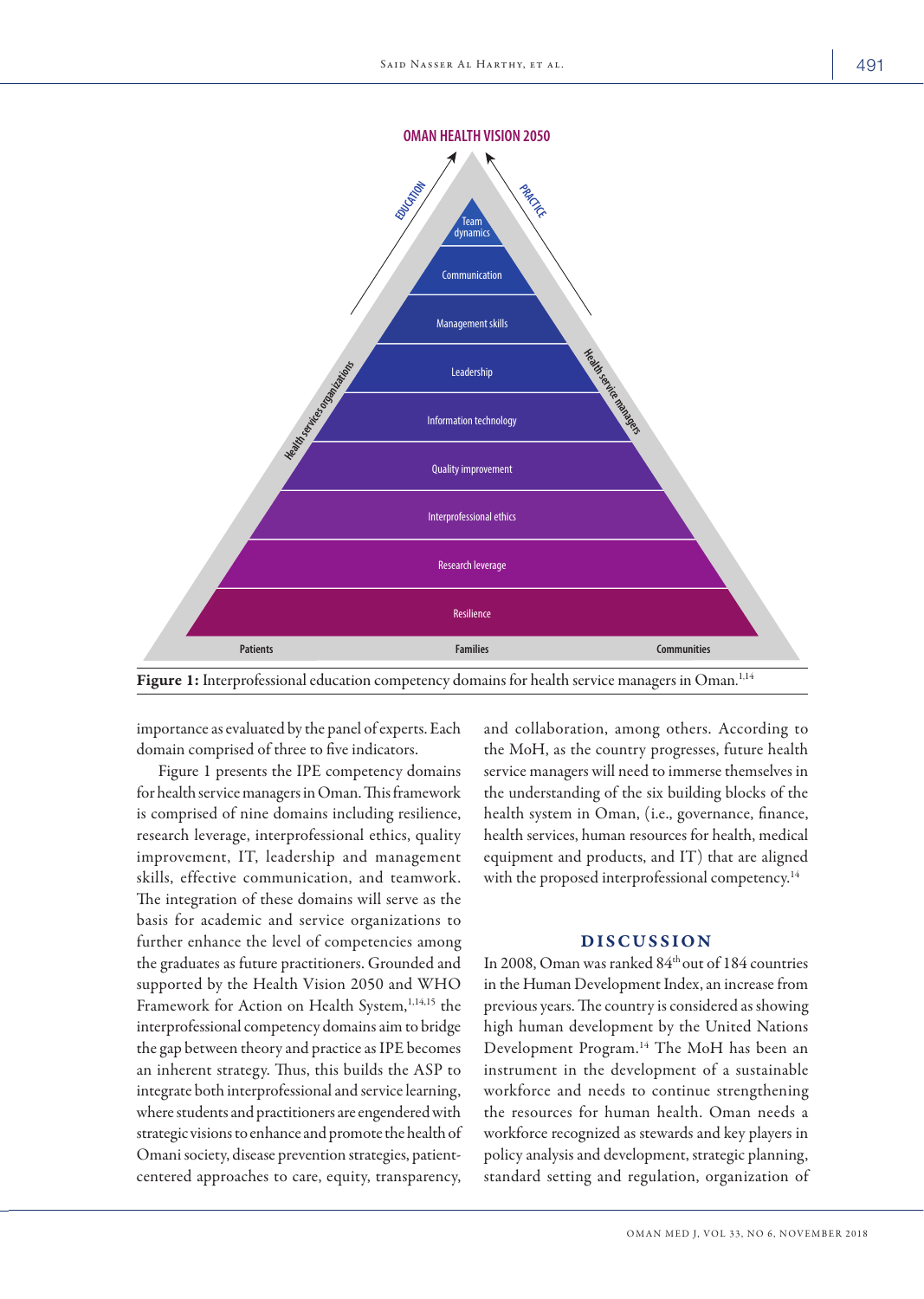service provision, ensuring intersectoral coordination, and the monitoring and evaluation of health plans implementation.<sup>14</sup> Hence, this study was conducted as a moral commitment and social responsibility of the researchers to be part of leveraging the required competencies for future health service managers. The Interprofessional Competency Framework hopes to motivate and empower current and future leaders to advance practice, inform policy, and transform the health system. The proposed framework is grounded on the MoH's Health Vision 2050 and the WHO Framework for Action on Health System to ensure a strategic alignment based on country-specific needs<sup>1,14</sup> and fit-for-purpose competencies, which will be required in the coming years.

Furthermore, based on expert opinions, resilience was ranked the number one quality that embodies adaptability to the changes, challenges, and any other forms of stressful situation inherent within and outside the organization. With the advent of technology, the demands are also increasing, including changes in patient demographics, as patients are becoming more informed and are no longer passive recipients but collaborators in their care.14 Developing one's resilience means developing one's tenacity, patience, resourcefulness, optimism, and persistence. Resilience is a prelude to critical thinking and shared decision-making concerning the organization, patients, families, communities, and profession. Resilience is the ability to perform well, adapt to changing circumstances, and maintain a sense of professional and personal fulfillment.28 Optimism was identified as a critical attribute of resilience along with flexibility, adaptability, ability to bounce back against adversity, tolerance, excellent organizational skills, communication, and teamwork.<sup>29</sup> The future of a sustainable workforce relies on the managers' responsiveness to the emerging changes and trends in the health system in the country and international communities.<sup>14</sup>

The service delivery, to a large extent, requires evidence-based approaches in planning, directing, controlling, and organizing. Research leverage widens the opportunities to utilize the dynamic processes and approaches for strategic actions, project initiatives, or quality improvement. The health system requires shared decision-making and problem-solving skills that are not based on trial and error, subjectivity, biases, or antiquated practices. Having a sound background in research,

managers will be able to integrate facts to inform the health profession and practice. Managers who exemplify research competence can motivate teams to develop service initiatives or improvements for the organization and the country at large. Those initiatives can further meet the demands, expectations, and needs of patients, families, and communities. Managers need to be encouraged to be increasingly committed to translating scientific outputs relevant to patient care, patient service initiatives, resources cost-efficiency, and overall organizational success. With this, the organization leverages its competitive advantage through evidence-based management to sustain quality care and effective outcomes.30–32 The MoH also envisions to "develop mechanisms to measure peoples' needs, satisfaction and utilization of health services and ensure that the health system is responsive to these needs,"14 which can be achieved through health system research. The Research Council has been established to develop a National Research Strategy as an instrument to ingrain research backgrounds among future health service managers and is not only intended for academicians or clinicians.<sup>33</sup> Managers can strengthen their organizations "building a research environment and research capacities to achieve scientific excellence and through assisting research dissemination and utilization".14

Interprofessional ethics is also an enabling competency for health service managers. This domain codifies the foundation toward work values, value integration, and value-based management. Interprofessional ethics will guide the implementation of effective management processes. Engel and Prentice<sup>34</sup> mentioned that collaboration is a relational process that operates within a framework of moral action and moral integrity. Healthcare organization is a diverse system and is exposed to many sentinel events that may affect operation, interaction with others, and even the organization's overall performance. Thus, interprofessional ethics can alleviate the conundrum of conflicts, fragmented health care, and compartmentalization of various health professions because the collaborative practice needed focuses on patient-centricity and a humanistic component of care segregating the health profession differences. Further, through embodied interprofessional ethics, the code of professionalism and code of conduct can be developed to guide practice, which is grounded

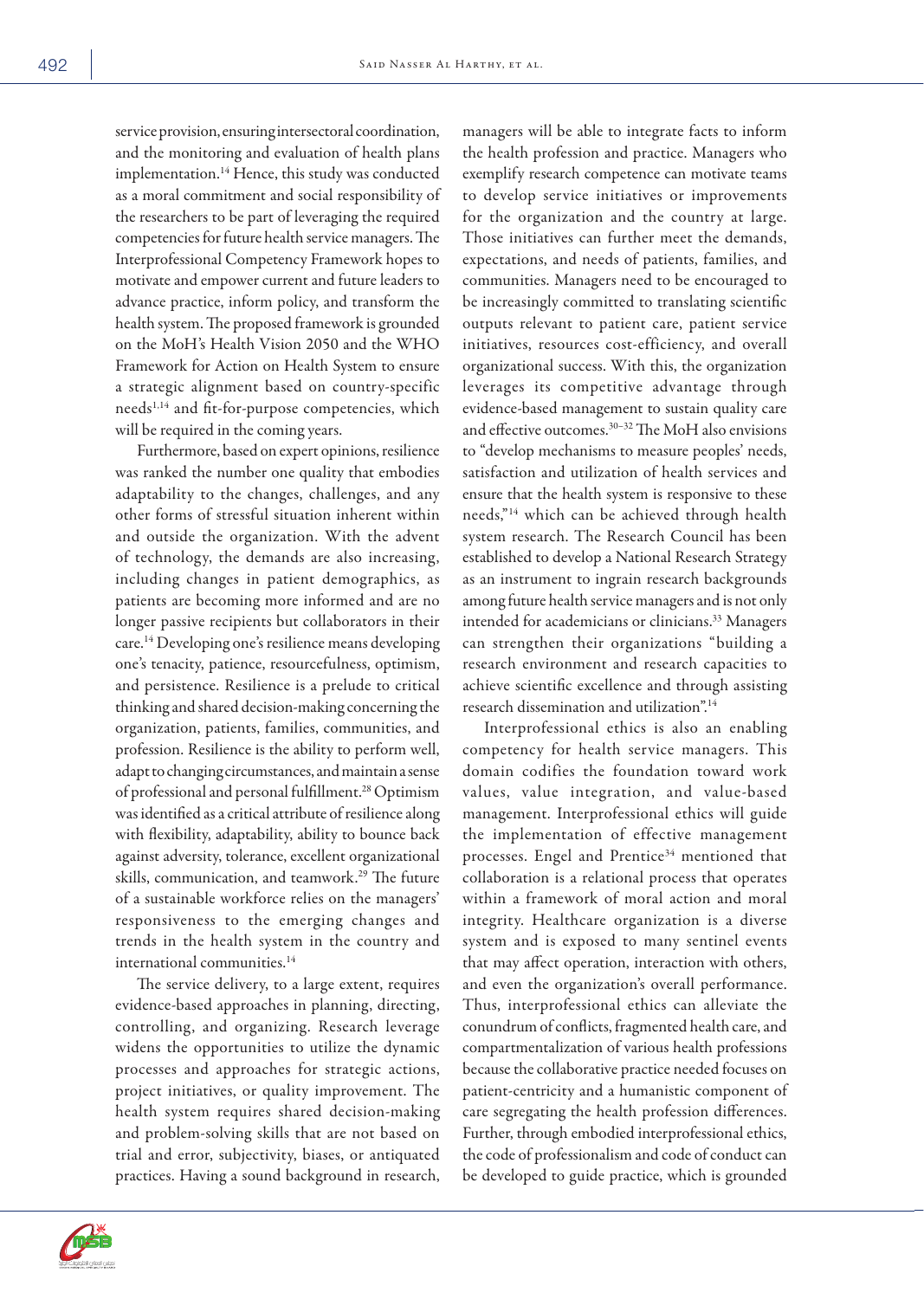in mutual understanding and respect while in a diverse and inclusive environment.35 Managers need to integrate quality practice to improve the organization, patient services, and interprofessional work environment through quality improvement initiatives. Managers should engage in continuous professional and interprofessional development to enhance team performance and efficient uses of resources (both internal and external).17,36 Quality improvement is the consolidated effort of the service providers, patients, and their families, payers, policymakers, educators, and stakeholders. In an era of healthcare driven by biological and technical advances, sustained quality improvement and quality service produce better patient outcomes, better system performance, and better professional development.37–39 Quality improvement purports that at all levels of the organization, each member needs to be empowered to deliver individualized, holistic, and patient-centered care.

The MoH described Oman as being in the transitional stage of development between efficiencydriven and innovation-driven economy.<sup>14</sup> The use of IT can provide a more critical understanding of big data and data science, their effective utilization, and the positive impact on the overall performance of the organization. Hence, managers need to understand the principles upon which the organization and professional health information system used by service providers and patients are based. It has been posited that informatics in healthcare could provide effective and efficient utilization of services in the organization.3 For instance, the American Medical Informatics Association biomedical informatics leads to more scientific and practical use of data, information, and knowledge for scientific inquiry, problem-solving, and decision-making to improve human health.<sup>3</sup> In the modern age, IT is not only utilized for clinical services or patient care management, but also for human resources management (HRM). Efficient and effective HRM contributes to the success of any national healthcare system.<sup>40</sup> The integration of IT within the context of health services organizations yields accurate statistical data and information on the healthcare workforce. Human resource executives from 92 private hospitals identified critical factors in the adoption of the information systems, which need to be addressed. These key factors include IT infrastructure, top management support, IT

capabilities of staff, perceived cost, competitive pressure, perceived compatibility, centralization, perceived complexity, formalization, innovativeness of senior executives, technology vendor support, relative advantage, and government regulations and supports.<sup>40</sup>

The MoH mentioned that "an effective health system requires increasing numbers of other human resources in categories such as health economists, clinical statisticians, health planners, and health system researchers".14 In a similar vein, the MoH needs an initial boost to increase numbers of human resources to face shortages. These human resources for health, which are needed and required, should understand and cultivate leadership best practices to achieve the organization's vision and mission aligned with the Health Vision 2050. According to Kim et al,<sup>41</sup> a hospital requires effective leadership to influence others in providing safe, effective, efficient, equitable, patient-centered, and quality health services. The interprofessional leadership along with the teamwork, coordination, communication, and collaboration can further improve patient-centered and family-centered practices. However, territorial behavior has been observed among professional groups and agencies, which was considered a deterrent to interprofessional collaboration.<sup>42</sup> Managers who have the mindset to defend their territories in a bureaucratic organization may result in these behaviors. Thus, to alleviate these barriers, altruistic leadership has been found to be substantially grounded in concern for others, the organization, and society.

Managers need to integrate practical management skills and the core principles of management processes.<sup>1</sup> The comprehensive approach to leading and managing the workforce relies on the capability of the managers to enhance other employees, utilize their utmost capacity, level of productivity, and quality outcomes. Managers should sustain a culture of excellence where human behaviors and human relations are embedded.38 With this, managers need to develop capabilities to revitalize the health system during turbulent times and become more sensitive to the needs of both organizations and stakeholders.<sup>43</sup> Managers are expected to address challenges such as patients' needs and demands, an adequate workforce, accessibility to quality care, health equality, medical costs, and the adoption of technology, among other issues.43 Thus, through effective management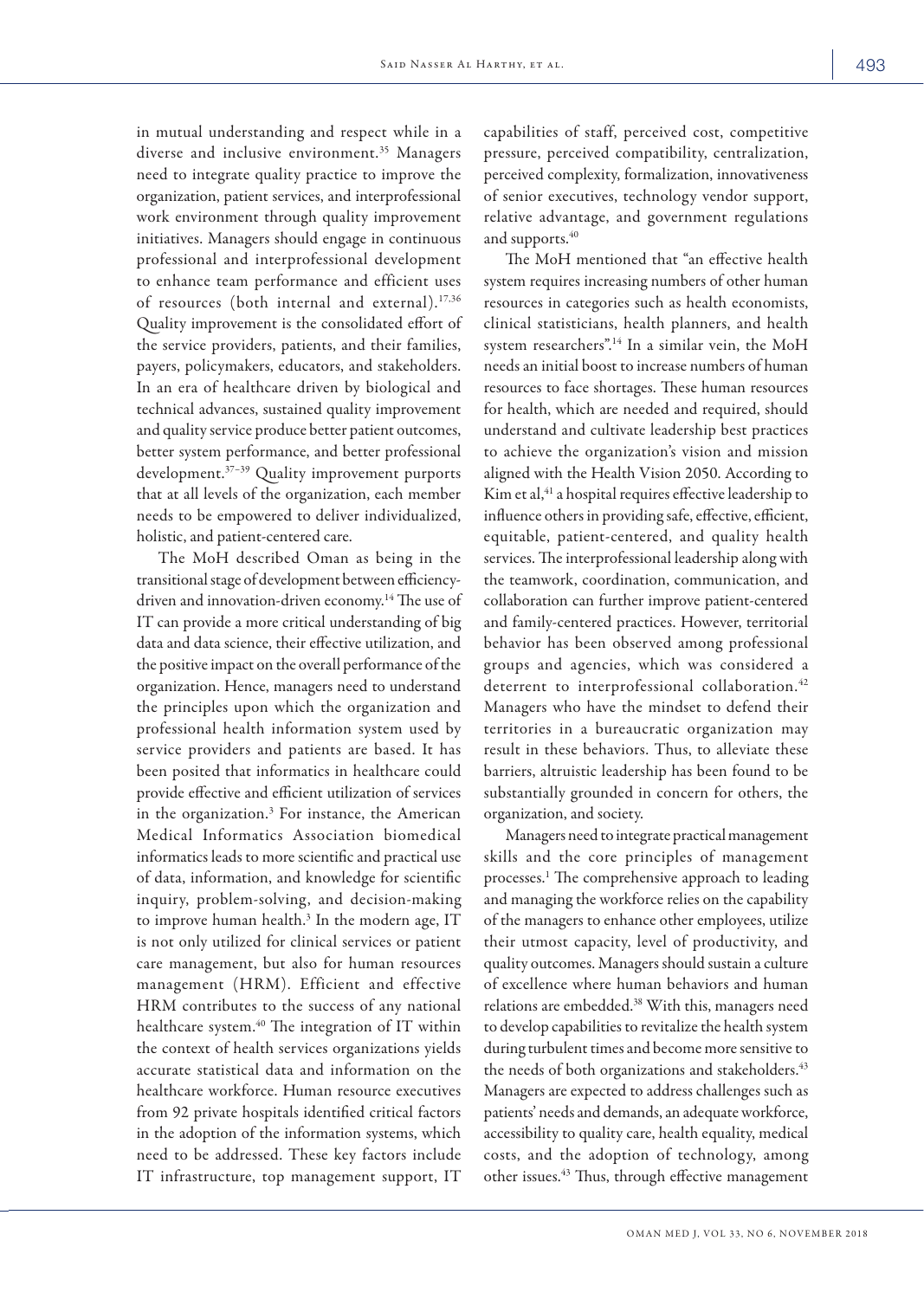processes, the managers can further introduce service co-production and value co-creation to heighten organizational capabilities.<sup>44,45</sup> On the other hand, management processes also require "reliable, relevant, up-to-date and timely health and health-related information" for sound health policy formulation, and for the development of health plans and strategies.<sup>14</sup>

Interprofessional communication reflects the ability to communicate respectfully and responsively with others including patients, families, communities, and colleagues in a diverse working environment, regardless of race, religion, place of origin, language, socioeconomic status, and background. Communication, though a fundamental component of active management, is highly integral to the strengthening teamwork and collaboration. Matziou et al,<sup>46</sup> mentioned that through open communication, there would be mutual understanding and collaborative relationships.Despite physicians and nurses varying in views about their practice, open communication will strengthen their relations because there is trust, respect, and shared accountability.38 Undeniably, the health system is in rapid transformation, and managers need to continue as both beacon and steward to build a collaborative practice and milieu that will require understanding how teams work together.47,48 The interprofessional teamwork should be efficient, open, and equitable tactical, with shared responsibility and influence.<sup>49</sup> Shoham et al,<sup>47</sup> recommended evaluating the communication process regarding types, quality, and dynamic nature of interprofessional interaction so that managers can determine the areas for improvement.

Within interprofessional team dynamics, managers develop a holistic team for safe, effective defect-free care.<sup>50</sup> Team dynamics enhance interprofessional relationships and yield highquality, comprehensive, coordinated care, and affect providers' outcomes.<sup>48,51,52</sup> However, interprofessional teams need a manager who acts as the mediator and facilitates the interaction.<sup>53</sup> According to Mitchell et al,<sup>54</sup> more than 70% of medical errors are attributable to dysfunctional team dynamics, and through interprofessional teams these errors can be prevented. To develop interprofessional teams, it requires transformational leadership, shared values, and shared group identity.<sup>54</sup> The MoH heightens the intersectoral partnership and collaboration in

Oman as joint actions among the health sector and one or more other sectors to improve health.<sup>14</sup> In this regard, health service managers of the future need to understand that true collaboration among sectors is expected to be effective if it takes place at more than one level (i.e, national, governmental, and community), especially if the activities are integrated through policy or legislation.<sup>14</sup>

This study offers a novel contribution to the emerging era of Internet research. We used a multimethod approach using qualitative content analysis and e-Delphi technique to ensure the accuracy of the findings where country-specific expert opinions were illuminated. The use of e-Delphi is cost-effective and provides access to an expert opinion without geographical limitations or the time restrictions placed on face-to-face data collection,<sup>22</sup> and the anonymity prevents undue influence and other expert dominance. Further, the use of a web-based design survey (i.e., SurveyMonkey®) provides a virtual platform without geographical limitations, minimizes the issues in handwriting, and eases the data entry. Owing to the limitation of this study, although 20 experts were consulted, the response rate yielded more than 80.0%.

## **CONCLUSION**

The development of interprofessional competency domains for managers in various healthcare organizations is imperative. The academic and service industries have the responsibility to prevent compartmentalization of the health professions through the integration of IPE where the collaborative practice is envisioned. The growing demand for interprofessional managers who have the resilience, research background, ethics, quality improvement, IT, leadership and management, communication, and team dynamics are needed. Those managers who have the fit-for-purpose competencies can further address the challenges faced. Thus, the MoH needs to empower both academic and service industries to develop graduates into holistic leaders and managers through IPE integration to fully become an instrument in the realization of the Health Vision 2050. The interprofessional competency domains will also prepare future health service managers to become more adaptive, responsive, with the integral component of progressive reforms toward safe, quality, and sustained health outcomes

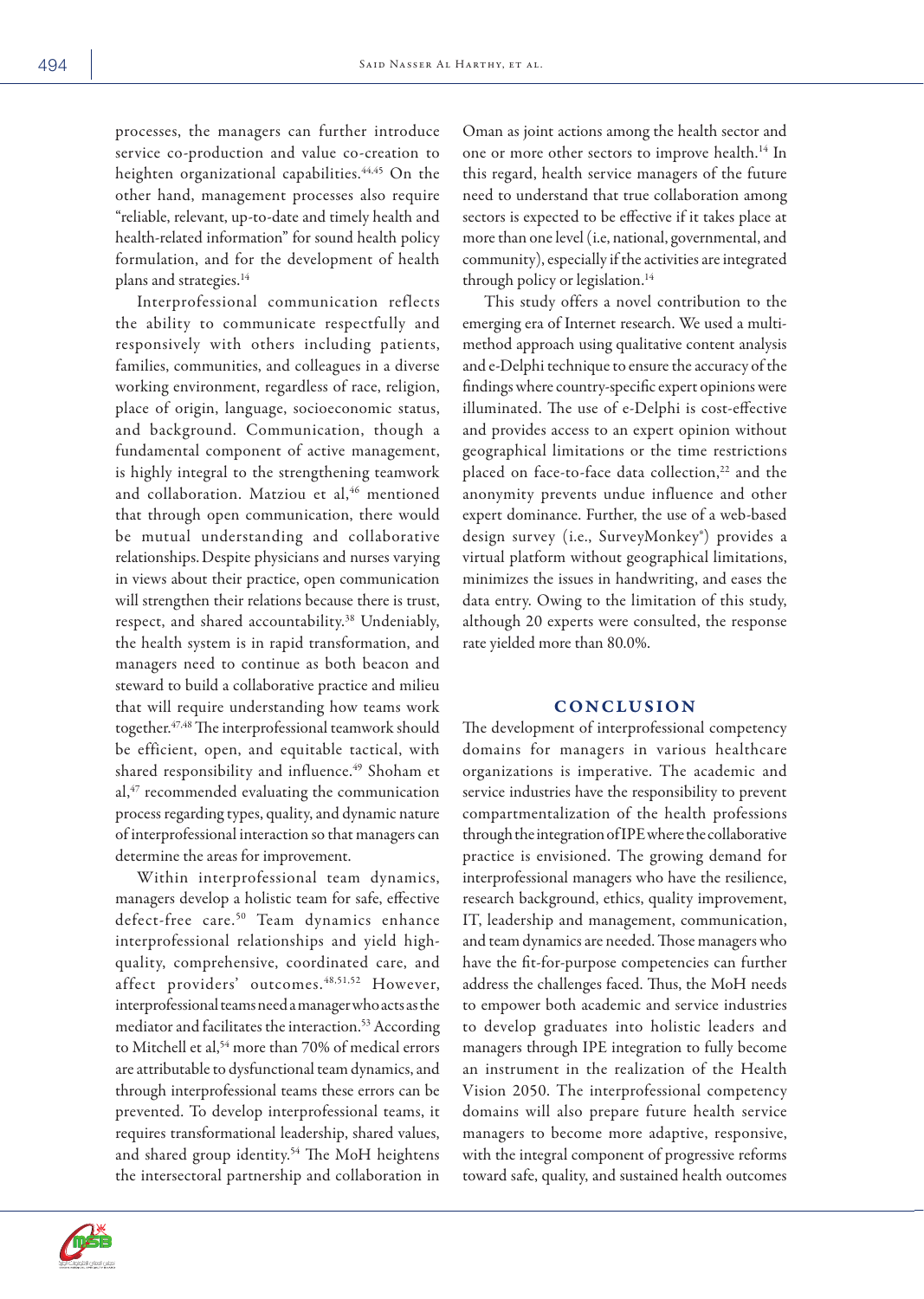at the macro-level grounded in collaboration, collegiality, and mutual trust between the academic and service sectors.

#### *Disclosure*

The authors declared no conflicts of interest. No funding was received for this study.

#### references

- 1. Framework for action on interprofessional education and collaborative practice. World Health Organization. Health workforce 2010 [cited 2018 May]. Available from: http:// who.int/hrh/resources/framework\_action/en/.
- 2. Barr H, Koppel I, Hamminck M, Freeth D. Effective Interprofessional Education: Assumption, Argument and Evidence. London: Blackwell; 2005.
- 3. Brandt BF, Cerra FB, Delaney CW. The United States National Center for Interprofessional Practice and Education: Integrating an informatics approach to interprofessional work. J Interprof Care 2015;29(6):592- 595.
- 4. Rajamani S, Westra BL, Monsen KA, LaVenture M, Gatewood LC. Partnership to promote interprofessional education and practice for population and public health informatics: A case study. J Interprof Care 2015;29(6):555- 561.
- 5. Centre for the Advancement of Interprofessional Education. What is CAIPE? 2018 [cited 2018 May]. Available from: https://www.caipe.org/about-us.
- 6. Haruta J, Sakai I, Otsuka M, Yoshimoto H, Yoshida K, Goto framework in Japan. J Interprof Care 2016 Sep;30(5):675-677.
- 7. El-Awaisi A, Wilby KJ, Wilbur K, El Hajj MS, Awaisu Interprofessional Education into the healthcare curriculum: a SWOC analysis. BMC Med Educ 2017 Jan;17(1):15.
- 8. Brazeau GA. Interprofessional education: more is needed. Am J Pharm Educ 2013 Nov;77(9):184.
- 9. McNeal GJ. Interprofessional education: an IOM imperative. ABNF J 2013;24(3):69-70.
- 10. Nandan M, Scott PA. Interprofessional practice and education: holistic approaches to complex health care challenges. J Allied Health 2014 Aug;43(3):150-156.
- 11. Inuwa IM. Interprofessional Education (IPE) activity amongst health sciences students at sultan qaboos university. Sultan Qaboos Univ Med J 2012 Nov;12(4):435-441.
- 12. Al Harthy SN, Al Subhi N, Tuppal C, Reñosa MD. A systematic review of the selected evidence on the effectiveness of interprofessional education (IPE) in developing interprofessional learning environment. Nurse Media Journal of Nursing 2016;5(2):76-87.
- 13. Tuppal C, Reñosa M, Al Harthy S. Extent of collaboration in building academic – service partnerships in nursing. Nurse Media Journal of Nursing. 2016;6(2):47-58.
- 14. Ministry of Health. Health Vision 2050. In: Undersecretariat for Planning Affairs. 1sted. Sultanate of Oman: Ministry of Health; 2014.
- 15. Al-Riyami A. Health vision 2050: A committed step towards reforms. Oman Med J 2012 May;27(3):190-191.
- 16. American Interprofessional Health Collaborative. What is AIHC? 2018 [cited 2018 May]. Available from: https:// aihc-us.org/what-is-aihc.
- 17. Dobson RT, Stevenson K, Busch A, Scott DJ, Henry C, Wall PA. A quality improvement activity to promote interprofessional collaboration among health professions students. Am J Pharm Educ 2009 Jul;73(4):64.
- 18. Wallace SJ, Worrall L, Rose T, Le Dorze G. Core outcomes

in aphasia treatment research: An e-delphi consensus study of international aphasia researchers. Am J Speech Lang Pathol 2016 Dec;25(4S):S729-S742.

- 19. Dİnçer S. Content analysis in for educational science content analysis. Bartın University Journal of Faculty of Education 2018;7(1):176-190.
- 20. Holloway K. Doing the e-Delphi: Using online survey tools. CIN: Computers, Informatics. Nursing. 2012;30(7):347- 350.
- 21. Cole ZD, Donohoe HM, Stellefson ML. Internet-based Delphi research: case based discussion. Environ Manage 2013 Mar;51(3):511-523.
- 22. Murphy K, Walker K, Duff J, Williams R. The collaborative development of a pre-operative checklist: An e-Delphi development of a pre-operative checklist: An e-Delphi study. Journal of Perioperative Nursing in Australia. 2016;29(1):36-43.
- 23. Taylor RM, Feltbower RG, Aslam N, Raine R, Whelan JS, healthcare professional competencies for working with teenagers and young adults with cancer. BMJ Open 2016 May;6(5):e011361.
- 24. Toronto CE. Health literacy competencies for registered nurses: An e-Delphi Study. J Contin Educ Nurs 2016 Dec;47(12):558-565.
- 25. Vaughan-Graham J, Cott C. Defining a Bobath clinical framework - A modified e-Delphi study. Physiother Theory Pract 2016 Nov;32(8):612-627.
- 26. Keeney S, McKenna H, Hasson F. The Delphi technique in nursing and health research. John Wiley & Sons; 2011. p. 1-17.
- 27. Donohoe H, Stellefson M, Tennant B. Advantages and limitations of the e-Delphi technique: Implications for health education researchers. Am J Health Educ 2012;43(1):38-46.
- 28. Robertson HD, Elliott AM, Burton C, Iversen L, Murchie P, Porteous T, Matheson C. Resilience of primary healthcare professionals: A systematic review. The British Journal of General Practice. J R Coll Gen Pract 2016;66(647):e423-e433.
- 29. Matheson C, Robertson HD, Elliott AM, Iversen L, Murchie P. Resilience of primary healthcare professionals working in challenging environments: a focus group study. Br J Gen Pract 2016 Jul;66(648):e507-e515.
- 30. Banaszak-Holl JP, Zheng KP, Griffith JR. Critical next steps in developing evidence-based management of health care organizations. Health Care Management Review July/ September. 2009;34(3):219-221.
- 31. Arndt M, Bigelow B. Evidence-based management in health care organizations: A cautionary note. Health Care Management Review 2009;34(3):206-213.
- 32. Arndt M, Bigelow B. Response to the commentaries: evidence-based management in health care organizations: A cautionary note. Health Care Management Review 2009;34(3):222-223.
- 33. Al Mawali AH, Al Qasmi AM, Al Sabahi SM, Idikula J, Elaty MA, Morsi M, et al. Oman vision 2050 for health and present experience. Oman Med J 2017 Mar;32(2):86-96.
- 34. Engel J, Prentice D. The ethics of interprofessional collaboration. Nurs Ethics 2013 Jun;20(4):426-435.
- 35. Hewison A, Sim J. Managing interprofessional working: using codes of ethics as a foundation. J Interprof Care 1998;12(3):309-321.
- 36. Thompson SA, Tilden VP. Embracing quality and safety education for the 21<sup>st</sup> century: building interprofessional education. J Nurs Educ 2009 Dec;48(12):698-701.
- 37. Batalden PB, Davidoff F. What is "quality improvement" and how can it transform healthcare? Qual Saf Health Care 2007 Feb;16(1):2-3.
- 38. Alrashdi I, Al Qasmi A. Staff perception of relative